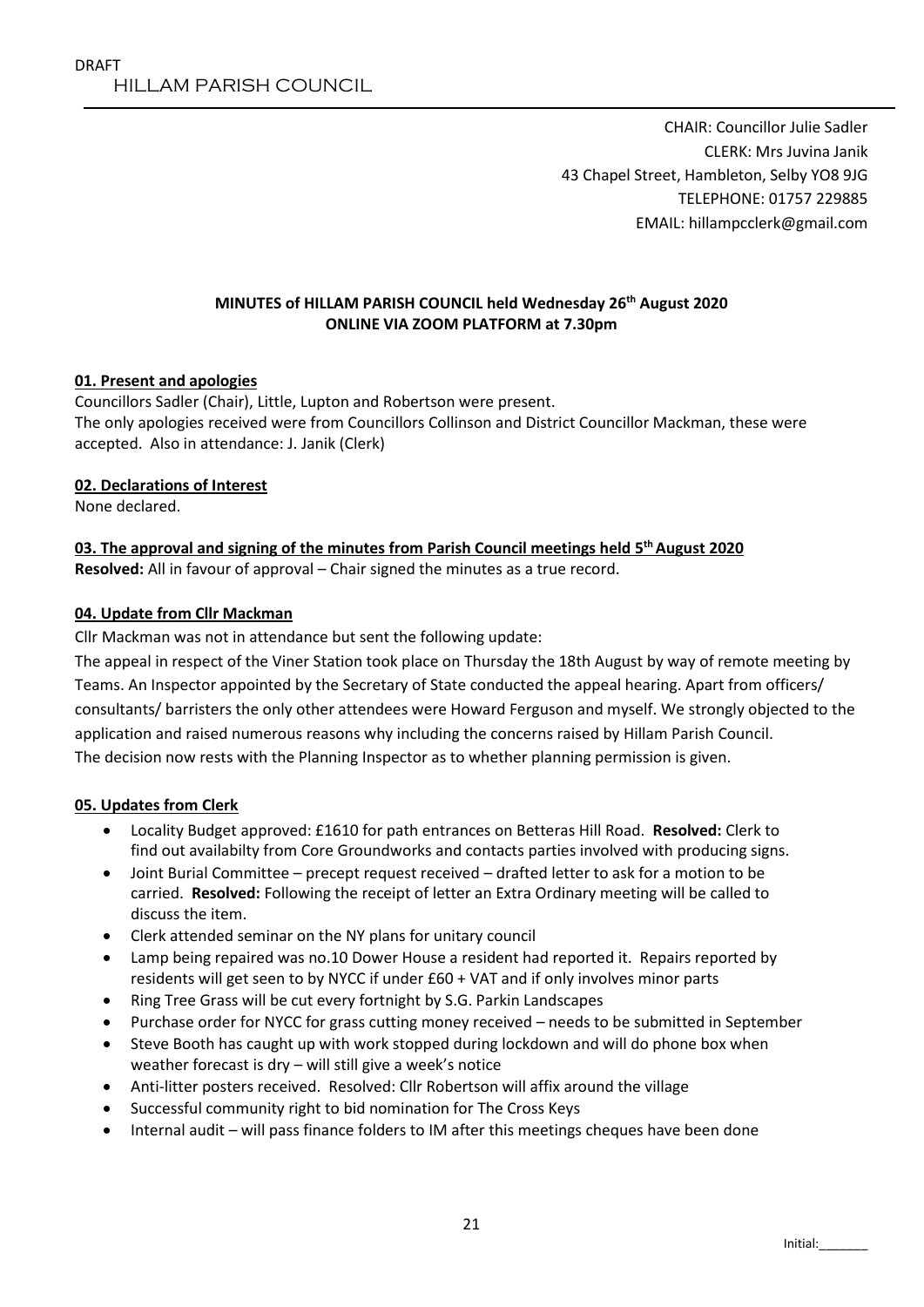# DRAFT

# **06. To discuss process and actions for volunteers for the Community Speed Watch**

Resolved: Clerk to request more police visibility. Lead resident to be given Community Speed Watch details and contact numbers for the other volunteers (with permission) to allow the group to take the lead and begin to plan the project.

### **07. To consider and approve a project for an application to the AJ1 Project Road Safety Fund**

Resolved: Following NYCC refusal to give permission for any work on Austfield Lane, and the time constraints now faced, the PC will not be applying to the fund.

### **08. To discuss and agree action to be taken for the Ring Tree maintenance**

HUW forestry have met councillors on site and proposed that the soil be dug out so the roots can be viewed and straightened out, and a mesh layer to be applied over the roots to stop the tree leaning, cost approx. £800-1000. Wykeham, who supplied and planted the tree originally, will be meeting councillors on site on Tuesday 1<sup>st</sup> September and has suggested possibly using guy ropes to stabilise the tree. **Resolved:** Following the site meeting, should the cost of remedial action exceed £500 as previously approved, an Extra Ordinary meeting will need to be held to approve costs.

### **09. To discuss and agree action to be taken regarding Hillam Lights and Christmas event**

A meeting for new volunteers will be held next week. **Resolved:** Cllr Sadler will give details to clerk to advertise around the village should anyone else wish to join. Clerk will contact the insurers regarding the possibilities of the event and at the meeting options can be discussed. It was agreed that the event in its previous form could not take place due to Covid-19 restrictions and social distancing measures.

## **10. To agree action on the footpaths improvement with Locality Budget approved**

**Resolved:** As discussed in the clerk report, the work that the grant was given for is approved, clerk to contact Core Groundworks regarding timescales for the job and also contact the contacts involved in producing the signage quoted for to forewarn that once funds are received, the work will be ordered.

## **11.To consider and agree items for discussion by Hillam and Monk Fryston Liaison group**

The tree at the flag pole has already been reported to NYCC by Monk Fryston PC. No other items were raised. **Resolved:** Hillam clerk will follow tree maintenance up with NYCC.

#### **12. To receive information on the clerk's working hours schedule**

For information – the clerk will now not be receiving work emails to her mobile phone and will deal with correspondence during working hours. This may affect how promptly you receive a response. In September a set schedule of 4hrs per week will be drafted to allow residents and councillors to know office hours.

## **13. Planning:**

- a) No Applications received
- b) Notices of decision:

i) 2020/0574/HPA - 6 Hillam Hall View: First floor extension over existing footprint to form master bedroom with ensuite | Granted

#### **14. Village Matters**

a) To consider quotes for the refurbishment of the Ring Tree bench, bench and noticeboards in the The Square – quotes not yet received. Clerk to contact Bill Holmes and also Steve Booth to quote. b) Matters to report to the clerk for action:

- i. Path condition from Rose Lea Close to The Square; Clerk to report to NYCC
- ii. Street Cleaning Clerk to question 8 week schedule supposedly being carried out when there is evidence that it has been 10 weeks since the last clean and it only gets done when Councillor Robertson phones
- iii. Overgrown conifer hedge opposite The Orchard, Betteras Hill Road; Clerk to report to NYCC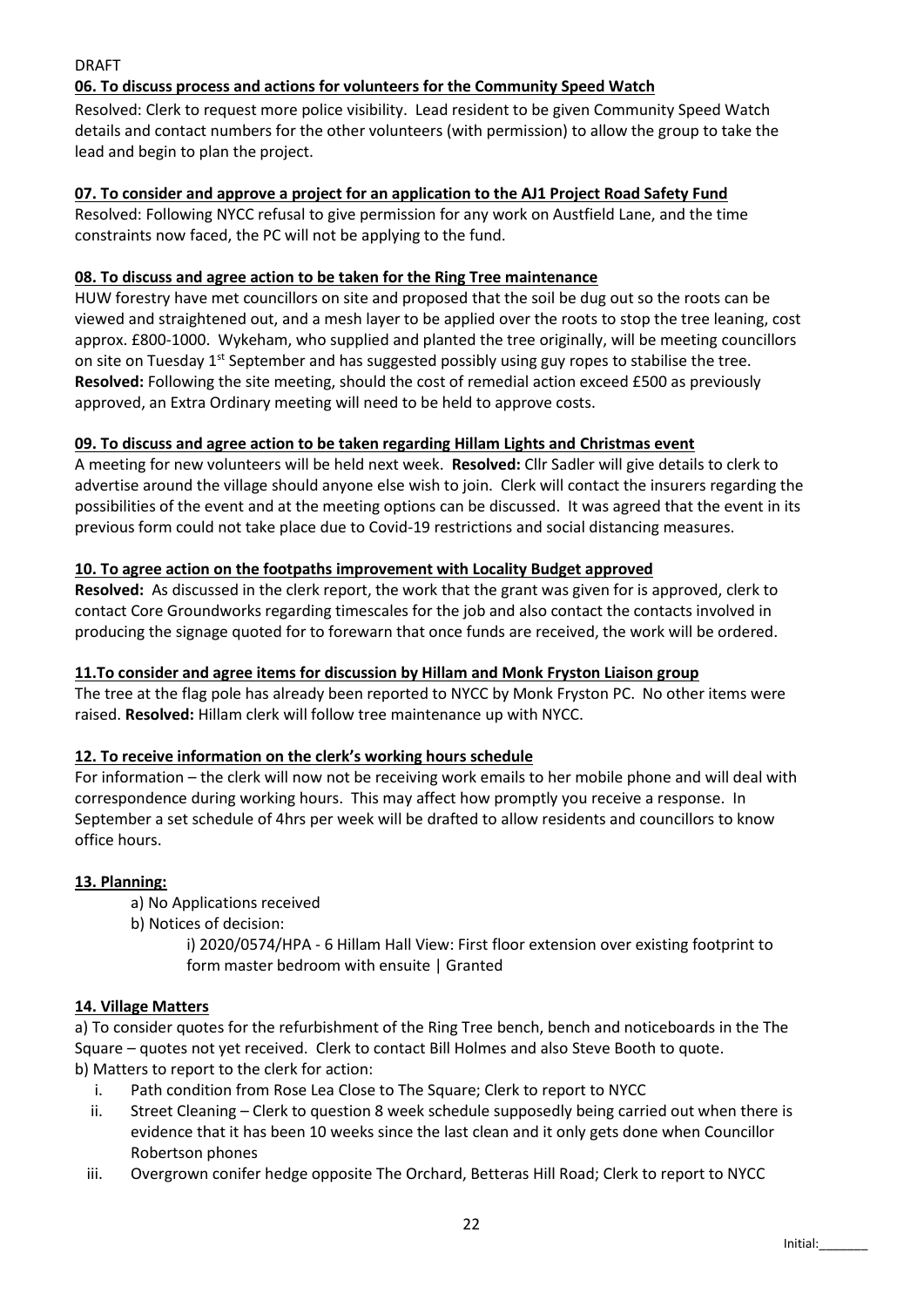## DRAFT

- iv. Community Buildings Sustainability Project; Hillam PC is a 'referee' for the project and has sent a letter of support to the Project leader. A number of grants have been applied for including approximately £20k from the Postcode Lottery.
- v. Councillor Little hands notice of resignation to Chair. Clerk to follow process for advertising vacancy through Selby District Council. (Following the meeting, after Cllr Little's departure from the call, a leaving gift of £30 was agreed by the remaining councillors).

# **15. Monthly Finance Report:**

a) To receive clerk's financial summary for August NOT a reconciliation as bank statement not yet received (to be check in October meeting when all statements have been produced by Bank)

| <b>COMMUNITY ACC:</b>                                 |    |           |                                                                                                                               |   |  |  |
|-------------------------------------------------------|----|-----------|-------------------------------------------------------------------------------------------------------------------------------|---|--|--|
| <b>CASHBOOK OPENING</b><br><b>BALANCE: 25.07.2020</b> | £  | 17,560.53 | NB: £1460.66 is ring-fenced grant for<br>website and £500 is ring fenced for pump<br>maintenance gifted by Hillam Historians. |   |  |  |
| <b>AUGUST 2020 RECEIPTS</b>                           | £  |           |                                                                                                                               |   |  |  |
| <b>AUGUST 2020 PAYMENTS</b>                           | £  | 1,020.55  |                                                                                                                               |   |  |  |
| <b>CASHBOOK CLOSING</b><br><b>BALANCE: 24.8.2020</b>  | £  | 16,539.98 | <b>BANK STATEMENT</b><br><b>BALANCE: 24.8.2020</b>                                                                            |   |  |  |
| Difference between<br><b>Statement and Cashbook:</b>  | -£ | 16,539.98 |                                                                                                                               |   |  |  |
|                                                       |    |           | Reconciled                                                                                                                    | f |  |  |

| <b>RESERVE ACC CASHBOOK</b>                     |          |   |  |   |  |                                                            |          |  |
|-------------------------------------------------|----------|---|--|---|--|------------------------------------------------------------|----------|--|
| <b>OPENING</b><br><b>BALANCE:</b><br>25.07.2020 |          |   |  |   |  | <b>CLOSING</b><br>RECEIPTS PAYMENTS BALANCE:<br>24.08.2020 |          |  |
|                                                 | 1,230.36 | f |  | £ |  |                                                            | 1,230.36 |  |
|                                                 |          |   |  |   |  |                                                            |          |  |
| BANK STATEMENT BALANCE: 24.8.20                 |          |   |  |   |  |                                                            |          |  |

b) To agree and approve invoices to be paid at this meeting  $26<sup>th</sup>$  August 2020. Cheques to be signed by Chair, cheque book to be passed to another councillor for signing and then collected by Clerk. **Resolved:** Cheques were approved and will be signed by Cllr Sadler and Cllr Tuddenham or Councillor Collinson. Clerk to get a mandate to update signatories on the account.

| Payee                     | <b>Details</b>                     | <b>TOTAL COST</b> |        | <b>VAT: To</b><br>Redaim |  |
|---------------------------|------------------------------------|-------------------|--------|--------------------------|--|
| 757 JUVINA JANIK          | Clerk Salary AUGUST 2020           |                   |        |                          |  |
| 758 S G PARKIN LANDSCAPES | INV 2419 GRASS CUT ALL AREAS (5/8) |                   | 185.00 |                          |  |
|                           | TOTAL SEPT SPEND E                 |                   | 416.95 |                          |  |
|                           | TOTAL 2020-21 ANNUAL SPEND E       |                   | 416.95 |                          |  |

## **16. To consider whether delegation of powers to the clerk is to continue**

**Resolved**: Delegation of the powers to the clerk will be removed and all procedures will return to original form from this point forwards.